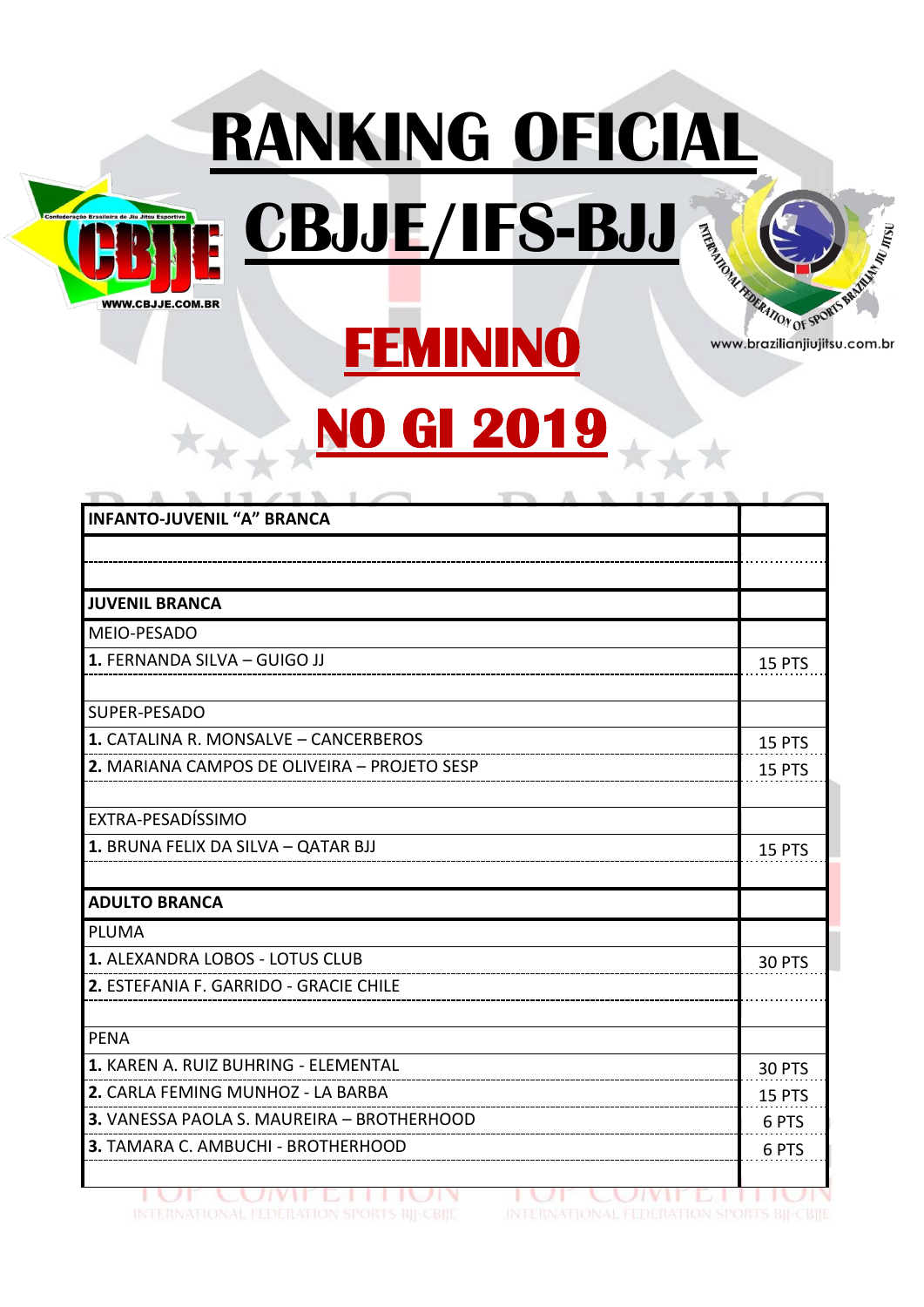| LEVE                                     |               |
|------------------------------------------|---------------|
| 1. FERNANDA C. A. SANTOS - SUPERFIGHT JJ | 30 PTS        |
| 2. ANTONELLA M. MARECO - PACIFIC TT      | 15 PTS        |
|                                          |               |
| <b>MÉDIO</b>                             |               |
| 1. VALENTINA J. L. PENA - COHAB          | <b>30 PTS</b> |
| 2. PAULA BELEN P. MEDINA - PSLPB         | 15 PTS        |
|                                          |               |
| <b>PESADO</b>                            |               |
| 1. KARINA I. M. SKORIN - O. EQUIPOS      | 30 PTS        |
| 2. IVANIA GARATE - PSLPB                 | 15 PTS        |
| 3. JENNIFER MANDUJANO - BROTHERHOOD      | 6 PTS         |
|                                          |               |
| PESADÍSSIMO                              |               |
| 1. JORDANA P. FIGUEIROA - GRACIE BARRA   | 30 PTS        |
| 2. JAVIERA P. C PLETICOSIC - COHAB       | 15 PTS        |
| 3. ANA A. ARAYA - COHAB                  | 6 PTS         |
|                                          |               |
| <b>JUVENIL AZUL "NO GI"</b>              |               |
| <b>PESADO</b>                            |               |
| 1. ALEXIA ARANTES - QATAR BJJ            | 15 PTS        |
|                                          |               |
| <b>ADULTO AZUL</b>                       |               |
| <b>PENA</b>                              |               |
| 1. CANSTANZA ISABEL S. NENEN - PSLPB     | 30 PTS        |
| 2. DANIELE KAORI KUROSAWA - ALLIANCE     | 15 PTS        |
| 2. BERNADITA CAMPOS - PSLPB              | 15 PTS        |
| 3. JASMIN H. JARA - MANZUR BROS          | 6 PTS         |
| 3. SARAH CARNEIRO - TEAM CARNEIRO        | 6 PTS         |
|                                          |               |
| <b>LEVE</b>                              |               |
| 1. JAVIERA J. V. ZAIO - COHAB            | 30 PTS        |
| 2. BELEN FUENTES - MANZUR BROS           | 15 PTS        |
| 2. BEATRIZ DE MORAES - XCOACH TEAM       | 15 PTS        |
| 3. FRACISCA S. S. GUAJARDO - RF CHILE    | 6 PTS         |
|                                          |               |
| <b>MÉDIO</b>                             |               |
| 1. YENNIFER DONOSO VERA - PSLPB          | 15 PTS        |
|                                          |               |
|                                          |               |
|                                          |               |

INTERNATIONAL FEDERATION SPORTS BIJ-CBIJE INTERNATIONAL FEDERATION SPORTS BIJ-CBIJE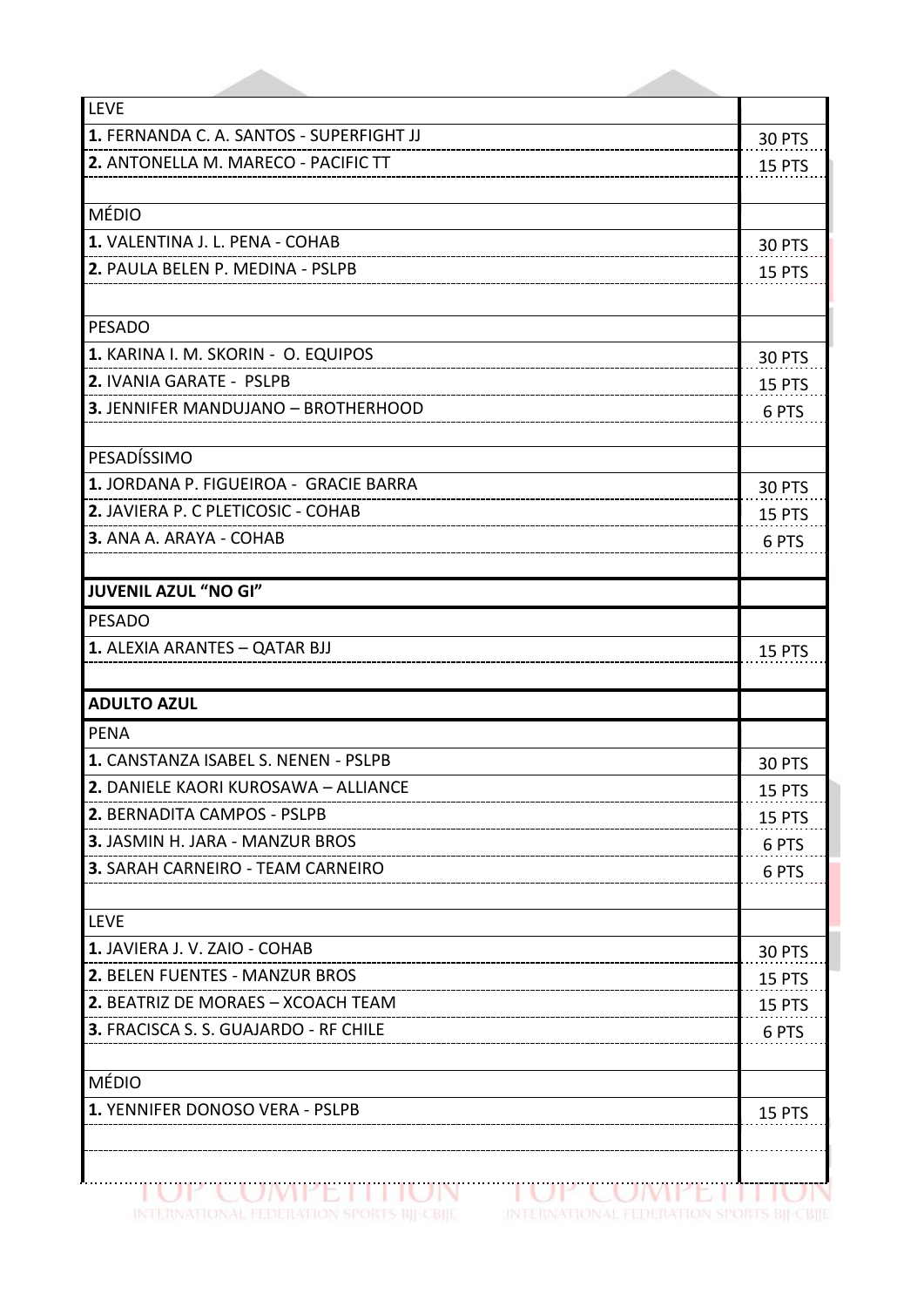| <b>ADULTO AZUL ABSOLUTO</b>            |               |
|----------------------------------------|---------------|
| 1. CONSTAZA SERON - PSLPB              | 30 PTS        |
| 2. JENIFER D. VERA - PSLPB             | 15 PTS        |
| 3. FLORENCIA CASCAS - GRACIE HUMAITÁ   | 6 PTS         |
| 3. JAVIERA VILLARRAEL - COHAB          | 6 PTS         |
|                                        |               |
| <b>MASTER 1 AZUL</b>                   |               |
| <b>PENA</b>                            |               |
| 1. NEOLIA GUZMAN - GRACIE BARRA        | 15 PTS        |
| 2. MAIRA MAZAR - DEMIAN MAIA           | 15 PTS        |
|                                        |               |
| MÉDIO                                  |               |
| 1. FLORENCIA CASCASI - GRACIE BARRA    | 15 PTS        |
|                                        |               |
| <b>ADULTO ROXA "NO GI"</b>             |               |
| <b>LEVE</b>                            |               |
| 1. ISIS BASTOS - FIGHT SPORTS          | <b>30 PTS</b> |
| 2. JAZMIN A. M. URREJOLA - PSLPB       | <b>15 PTS</b> |
|                                        |               |
| MÉDIO                                  |               |
| 1. ADRIANA DA ROCHA ROSA - GOLD TEAM   | 15 PTS        |
| 1. THALYTA LIMA - QATAR BJJ            | 15 PTS        |
|                                        |               |
| MEIO-PESADO                            |               |
| 1. JANICE MIRANDA - COHAB              | 15 PTS        |
|                                        |               |
| PESADÍSSIMO                            |               |
| 1. MICHELLE DE OLIVEIRA - COHAB        | 15 PTS        |
|                                        |               |
| ADULTO ROXA ABSOLUTO "NO GI"           |               |
| 1. THALYTA LIMA - QATAR BJJ            | 15 PTS        |
|                                        |               |
| <b>MASTER 1 ROXA</b>                   |               |
| MÉDIO                                  |               |
| 1. ADRIANA DA ROCHA ROSA - BLACK HAWKS | 30 PTS        |
| 2. AMANDA MAGDA - DEMIAN MAIA          | 15 PTS        |
|                                        |               |
|                                        |               |
|                                        |               |
|                                        |               |

TOP COMPETITION TOP COMPETITION